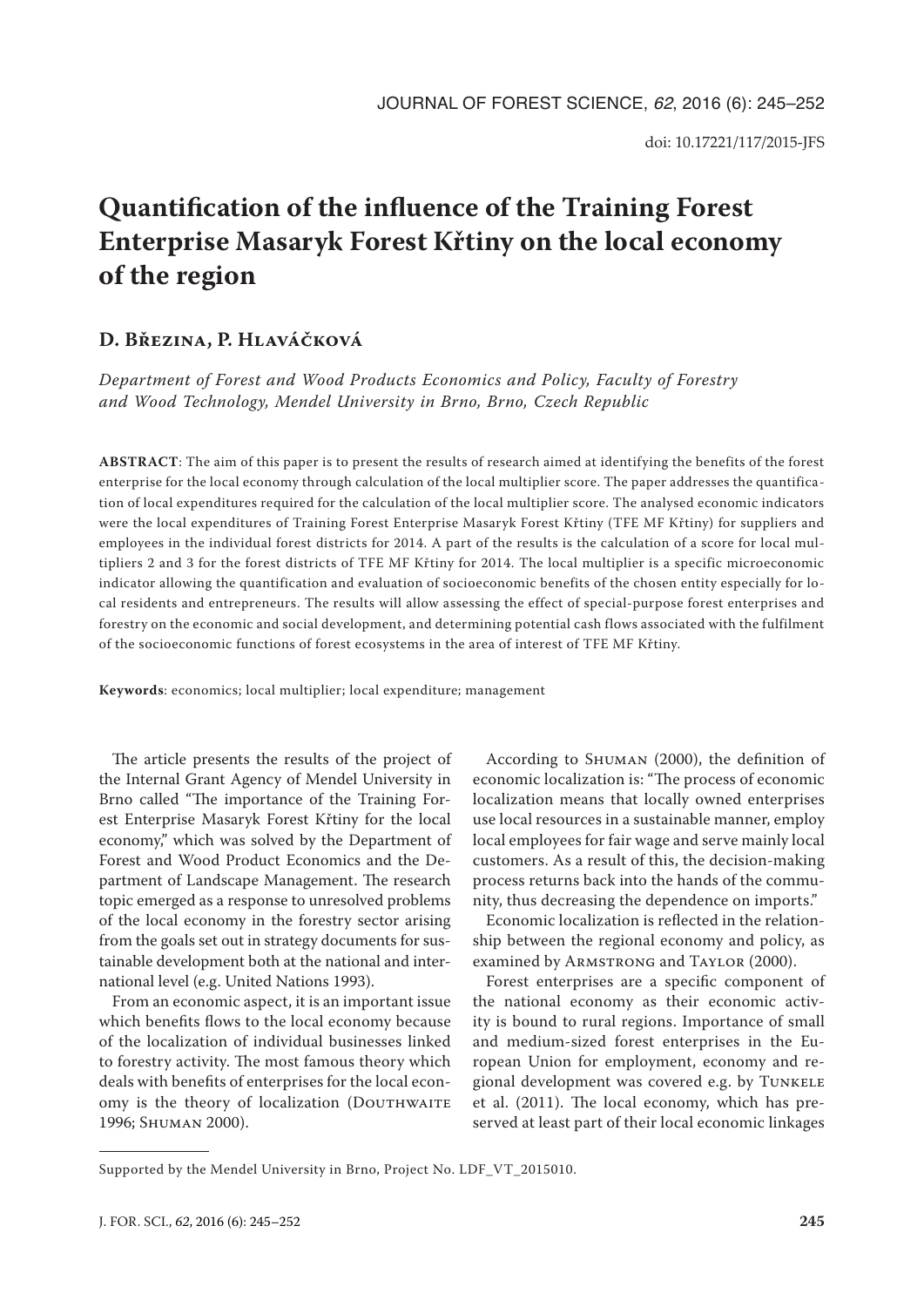(businesses owned by local people, local production with the use of local resources, local sales and investment of local money back in place), is both less vulnerable to a global economic perspective and also is effective in terms of the minor waste of energy and natural resources and also contributes to the cohesion of social structures and the social development.

It follows from the above that it should fulfil the definition of sustainable development. The definition of sustainable development was established in 1987 in the so-called Brundtland Report (United Nations World Commission on Environment and Development 1987). The highly applicable indicator of sustainable development seems to be a local multiplier.

The local multiplier is a tool created in 2002 thanks to the British independent think tank of New Economics Foundation under the leadership of the economist Justin Sacks.

The local multiplier is a figure whose value can be determined for any institution (company, shop, local authority, non-profit organisation, social enterprise, or even a household), which has certain expenditure and wants to know the extent to which the money spent stays in the region (Sacks 2002). The local multiplier is a microeconomic indicator allowing the quantification and assessment of socio-economic benefits of the chosen entity for local residents and businesses.

We have several types of local multipliers, but local multipliers 2 and 3 (LM2, LM3) are used the most frequently.

Local multiplier 2 focuses on the first two rounds of circulation of funds – total revenues and local expenditures of the examined entity.

Local multiplier 3 contains the first two rounds according to the same pattern as LM2, but also an extra third round is added, in which the local spending of all those who received funds from the examined entity in round 2 (i.e. who were beneficiaries of local expenditures) is quantified. For organizations, these are mainly suppliers and employees.

Both foreign authors deal with the topic of local multipliers (for example SACKS 2002; CIMADONO, Bénassy-Quéré 2012).

In the Czech Republic, the calculation of the local multiplier has not yet reached the public awareness. The issue of local multipliers was tackled by Johanisová (2007). The first results obtained by the application of LM2 and LM3 can be found in the area of nature conservation (Březina 2014). A portion of the results was published by Březina et al. (2015).

## **MATERIAL AND METHODS**

The Training Forest Enterprise Masaryk Forest Křtiny (TFE MF Křtiny) was chosen as an area of interest. The Training Forest Enterprise Masaryk Forest Křtiny is an organisational unit of Mendel University in Brno and a special-purpose facility of its Faculty of Forestry and Wood Technology. The enterprise was founded in 1923. The total area is 10,495 ha. The forest cover is approximately 98%. The enterprise is divided into three forest districts – Vranov (3,345 ha of forest land), Habrůvka (4,006 ha of forest land) and Bílovice nad Svitavou (2,920 ha of forest land, 3,640 ha total land) (TFE Masaryk Forest Křtiny 2014 – http://www.slpkrtiny.cz/en/ slp-krtiny/about-us/).

The local multiplier was used as a methodological tool for determining the share of the organisation in question (field districts of TFE MF Křtiny) in the economy. The calculation of the local multiplier is done in three rounds. In the first round, the total revenue in each of the individual forest districts of TFE MF Křtiny is determined. In the second round, the expenditure of TFE MF Křtiny for employees and suppliers is determined, divided into local and nonlocal. The third round examines how the local employees and suppliers further redistribute their payments.

The calculation of the local multiplier included the revenue and expenditure only within the individual forest districts. Other organisational components of TFE MF Křtiny were not considered.

For the purposes of research, the territory of the Brno-venkov and Blansko districts was chosen.

For the purposes of calculating the first round of LM2 and LM3, the data was transformed from the accounting of TFE MF Křtiny. The specific revenue and expenditure items for the TFE MF Křtiny forest districts are listed below in the methodology.

In order to obtain the data for the calculation of the third round of LM3, a questionnaire survey was performed.

The survey for employees, which was designed to determine how the employees spend money in the Brno-venkov and Blansko districts and outside these districts, was inspired by the statistical evaluation of family accounts used by the Czech Statistical Office (2015). The questionnaire survey for the employees in individual forest districts of TFE MF Křtiny was offered only to employees who are permanent residents of the Brno-venkov and Blansko districts.

**Example questionnaire for employees**. Items of expenditure: (*i*) food, beverages, tobacco, (*ii*) clothing, footwear, (*iii*) housing, (*iv*) water, energy, (*v*) transportation, fuels, (*vi*) postal services, telecommunications,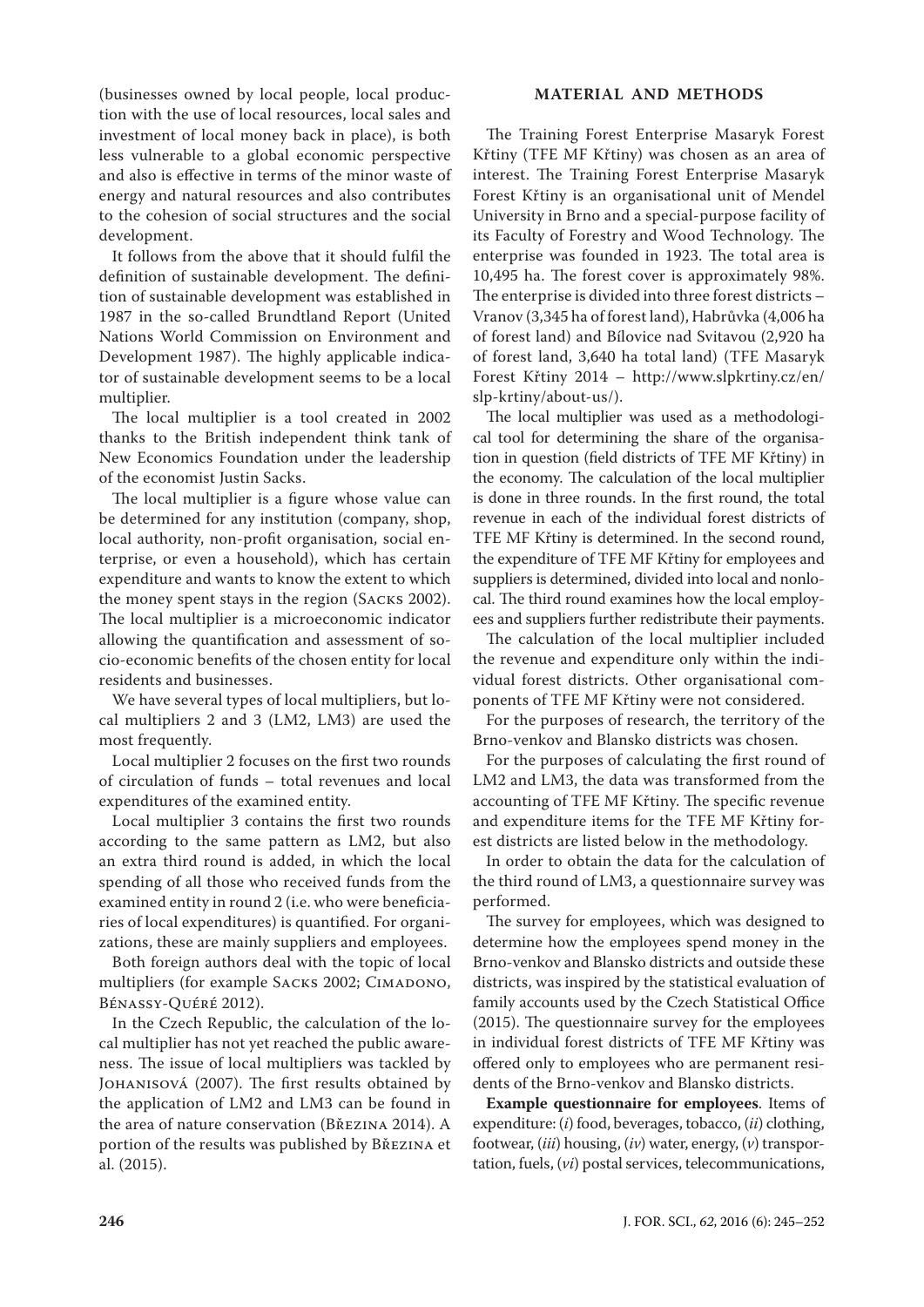(*vii*) real estate tax, (*viii*) other taxes, (*ix*) repayments (credits, loans, insurance, savings), (*x*) recreation, sport, culture, (*xi*) other goods and services.

The value of the total annual revenue of the employees in thousand CZK was divided into 7 categories. The first category started at 100–150 thousand CZK. The subsequent division was per 50 thousand, with the last category in the range of 400–450 thousand CZK (the calculation included the median value of the income category entered in the survey). The individual items of expenditure for which the respondents (employees) spent money were listed in percentages. A recalculation to CZK from the total income had to be performed.

The questionnaire survey for suppliers in the forest districts of TFE MF Křtiny was provided to local suppliers for 2014, who reside in the Brno-venkov and Blansko districts.

**Example questionnaire for suppliers**. Items of expenditure: (*i*) expenditure for staff, (*ii*) repayment of credit and loans, (*iii*) real estate tax, (*iv*) other taxes, (*v*) water, energy, (*vi*) rent, operation of buildings, (*vii*) fuels, (*viii*) postal services, telecommunications, (*ix*) promotion, advertising, (*x*) other goods and services.

The total annual expenditures of the suppliers in thousand CZK were divided into 10 categories. The financial range of each expenditure category for the suppliers was adapted based on the legal form of entrepreneurship. The first four categories corresponded with the range of expenditure of a natural person (NP) operating under a trade licence or another type of licence, the fifth and sixth category was defined for NPs operating under a trade licence or another type of licence (with a certain number of employees) and the final four categories were set for legal persons (LPs). For LPs, the completion of a questionnaire also utilised publicly available information from the public registry, accessible from the website www.justice.cz, where these entities publish their final accounts (statements of profit and loss). The calculation included the median value of the category of expenditure filled in the questionnaire. The individual items of expenditure for which the firms spent money were listed in percentages. A recalculation to CZK from the total expenditure had to be performed.

**Calculation of LM2** (Sacks 2002; Eq. 1):

$$
(1st round + 2nd round)/1st round
$$
 (1)

where:

 $1<sup>st</sup>$  round – total revenue of the studied entity,

 $2<sup>nd</sup>$  round – local expenditure of the studied entity.

The first round of the calculation includes total revenue of the TFE MF Křtiny forest districts in 2014. Items of income: (*i*) revenue from the sale of services, (*ii*) revenue from the sale of products, (*iii*) rental revenue, (*iv*) revenue from the sale of longterm tangible property (excluding land), (*v*) revenue from the sale of material, (*vi*) revenue from transfer, (*vii*) other revenue associated with the core business.

The second round of the calculation: total expenditure of the TFE MF Křtiny forest districts for 2014 was divided into local expenditures (in the Brno-venkov and Blansko districts) and nonlocal expenditures (outside the Brno-venkov and Blansko districts). Nonlocal expenditures are not included in the calculation.

For local expenditure, we determine: (*i*) the expenditure on staff (only labour costs) with permanent residence in the Brno-venkov or Blansko districts, (*ii*) the expenditure on suppliers based in the Brno-venkov and Blansko districts.

The calculation of LM2 included only the prominent local suppliers.

**Calculation of LM3** (Sacks 2002; Eq. 2):

$$
(1st round + 2nd round + 3rd round)/1st round (2)
$$

where:

 $1<sup>st</sup>$  round – total revenue of the studied entity,

 $2<sup>nd</sup>$  round – local expenditure of the studied entity,

3<sup>rd</sup> round – local expenditures of the beneficiaries from the 2nd round (beneficiaries from the forest districts of TFE MF Křtiny – local suppliers, employees).

The first and the second rounds of the calculation include the same items as in LM2.

In the third round it is necessary to determine how much the local employees and suppliers spend locally in the region (Brno-venkov and Blansko districts). The most common expenditures of consumers are items such as food, clothing, entertainment and free time, rent or mortgage. Suppliers (organisations) spend similarly to the organisation studied (personal expenditures, suppliers of goods and services, rent or mortgage) (Březina et al. 2013).

In the third round of the calculation of LM3, a questionnaire survey is necessary which allows the determination of:

(*i*) the net annual income of each employee of the forest districts of TFE MF Křtiny with permanent residence in the Brno-venkov or Blansko districts, and the structure of their expenditure (for 2014);

(*ii*) the annual expenditure of suppliers in the forest districts of TFE MF Křtiny located in the Brno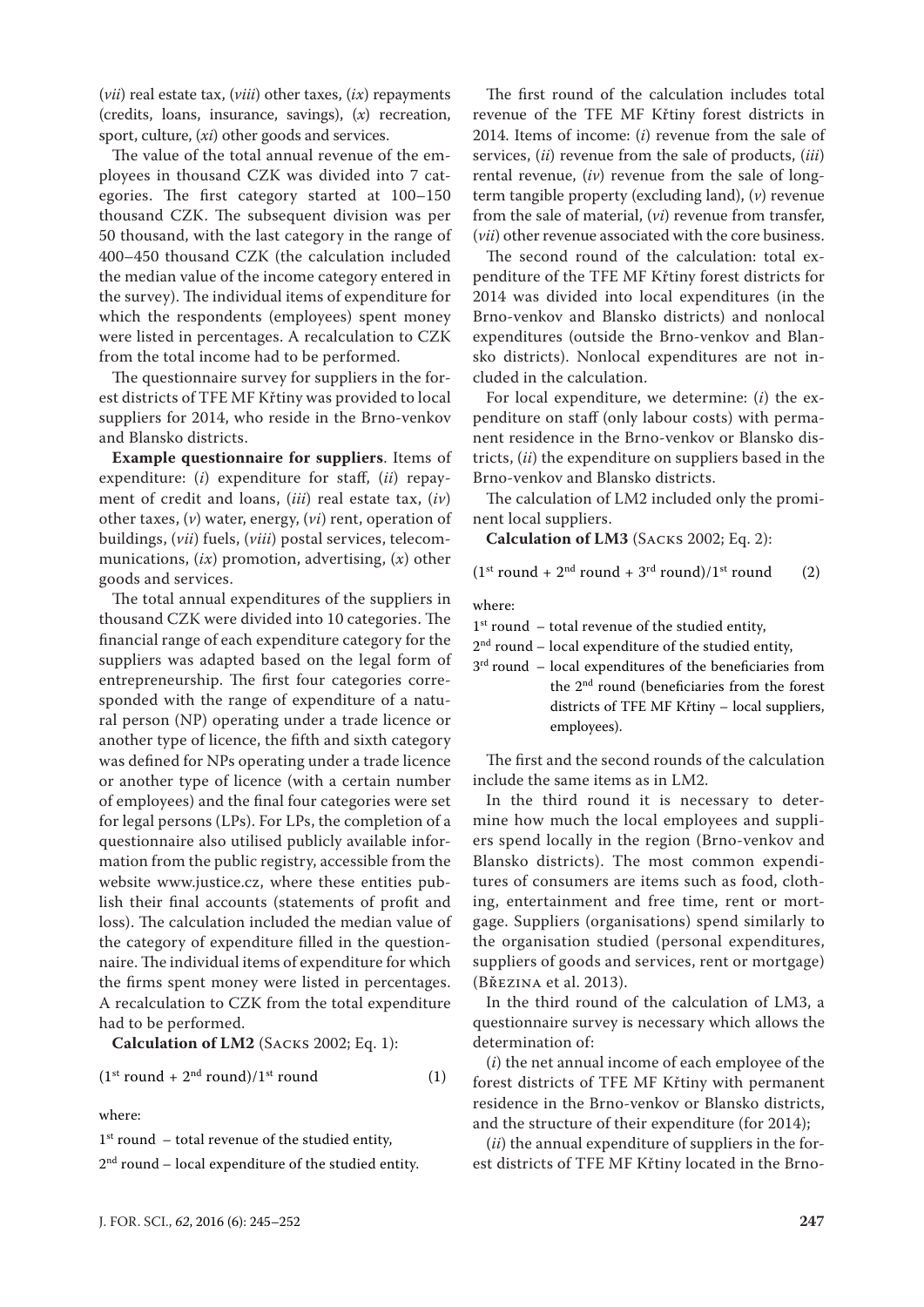venkov or Blansko districts and the structure of their expenditure (for 2014).

Again, the calculation included only local expenditure.

**Methods of calculation**. From the questionnaire, control samples were created – the questionnaires sent (*N*) and filled-in questionnaires received (*n*) for the estimation of the relative frequency of local expenditure of local employees  $(p_1)$  and the relative frequency of local expenditure of local suppliers based on a point estimate  $(p_{2})$ . To increase the explanatory power of the result, an interval estimate of the quantity (*p*) was performed with the use of correction coefficient (*k*) for the random error of relative frequency  $(\sigma_p)$ .

Dispersion of the control sample (s<sup>2</sup>) (Swoboda 1977; Eq. 3):

$$
s^{2} = p_{1} \times (1 - p_{1}) \text{ or } p_{2} \times (1 - p_{2})
$$
 (3)

Standard deviation of the control sample (*s*) (Swoboda 1977; Eq. 4):

$$
s = \sqrt{p_1 \times (1 - p_1) \text{ or } p_2 \times (1 - p_2)}
$$
 (4)

Random error of relative frequency (σ*p*) (Swoboda 1977; Eq. 5):

$$
\sigma_p = \sqrt{s/N} \tag{5}
$$

where:

 $p$  – interval estimate of the quantity,

*s* – standard deviation of the control sample,

*N* – number of sent questionnaires.

Correction coefficient for the random error of relative frequency (*k*) (Swовора 1977; Eq. 6):

$$
k = \sqrt{(N-n)/(N-1)}\tag{6}
$$

where:

*N* – number of sent questionnaires,

 $n$  – number of received filled-in questionnaires.

### **RESULTS**

For the sake of a comparison of financial flows of a forest enterprise on an international scale the exchange rate EUR/CZK in December 2015, i.e. 1 EUR = 27.0260 CZK is reported (Czech National Bank 2015).

Total income (133.5 mil CZK) of TFE MF Křtiny for 2014 by forest district:

(*i*) Vranov forest district – 39.0 mil CZK;

(*ii*) Habrůvka forest district – 68.8 mil CZK;

(*iii*) Bílovice nad Svitavou forest district – 25.7 mil CZK.

The total number of suppliers of the forest districts of TFE MF Křtiny in 2014 was 54, with 30 being locals and 24 nonlocals. Total expenditure amounted to 23.5 mil CZK, of which 13.3 mil CZK was spent for local suppliers and 10.2 mil CZK for nonlocal suppliers.

The highest share in local expenditure for suppliers within the area of interest was reported by the Vranov forest district (5.4 mil CZK), followed by Bílovice nad Svitavou (5.1 mil CZK) and, finally, the Habrůvka forest district (2.8 mil CZK), which had the lowest share of funds spent on local suppliers.

The structured interview yielded 23 filled-in questionnaires from 30 local suppliers (76.67%).

Number of employees and labour costs by forest district:

(*i*) Vranov forest district – 13 (3.9 mil CZK);

(*ii*) Habrůvka forest district – 46 (8.6 mil CZK);

(*iii*) Bílovice nad Svitavou forest district

– 23 (4.5 mil CZK).

The total number of employees at each of the forest districts was established as 82 employees (total of 17 mil CZK in labour costs). These were local employees. The structured interview yielded 57 filled-in questionnaires from employees (69.51%).

The characteristics of the suppliers and the expenditure on suppliers in the individual forest districts of TFE MF Křtiny in mil CZK and in percentages for 2014 are listed in Table 1. The distribution of local suppliers in the individual items is shown in Figs 1a–c.

From the total of 7 local suppliers, 3 were NPs and 4 LPs. All the suppliers asked filled in the questionnaire. The total average expenditure of local suppliers amounted to 186.4 mil CZK (of which 25.7 mil CZK was local, 13.78%; 160.7 mil CZK nonlocal, 86.21%). The distribution of expenditures of local suppliers for 2014 is shown in Fig. 1a.

The largest item in the suppliers' expenditures was expenditure on suppliers. This was followed by expenditure on staff, other taxes, repayments, fuels, other goods and services. The biggest item of local expenditure was expenditure on suppliers (17.1 mil CZK) and employees (4.0 mil CZK). In each category of expenditure, nonlocal expenditure was higher, with the exception of expenditure on real estate tax and promotion, advertising. The results include the expenditure of both NPs and LPs.

Out of the total of 9 local suppliers, 7 were NPs and 2 LPs. The questionnaire was filled in by 2 NPs. The total average expenditure of local suppliers amounted to 1.0 mil CZK (of which 0.9 mil CZK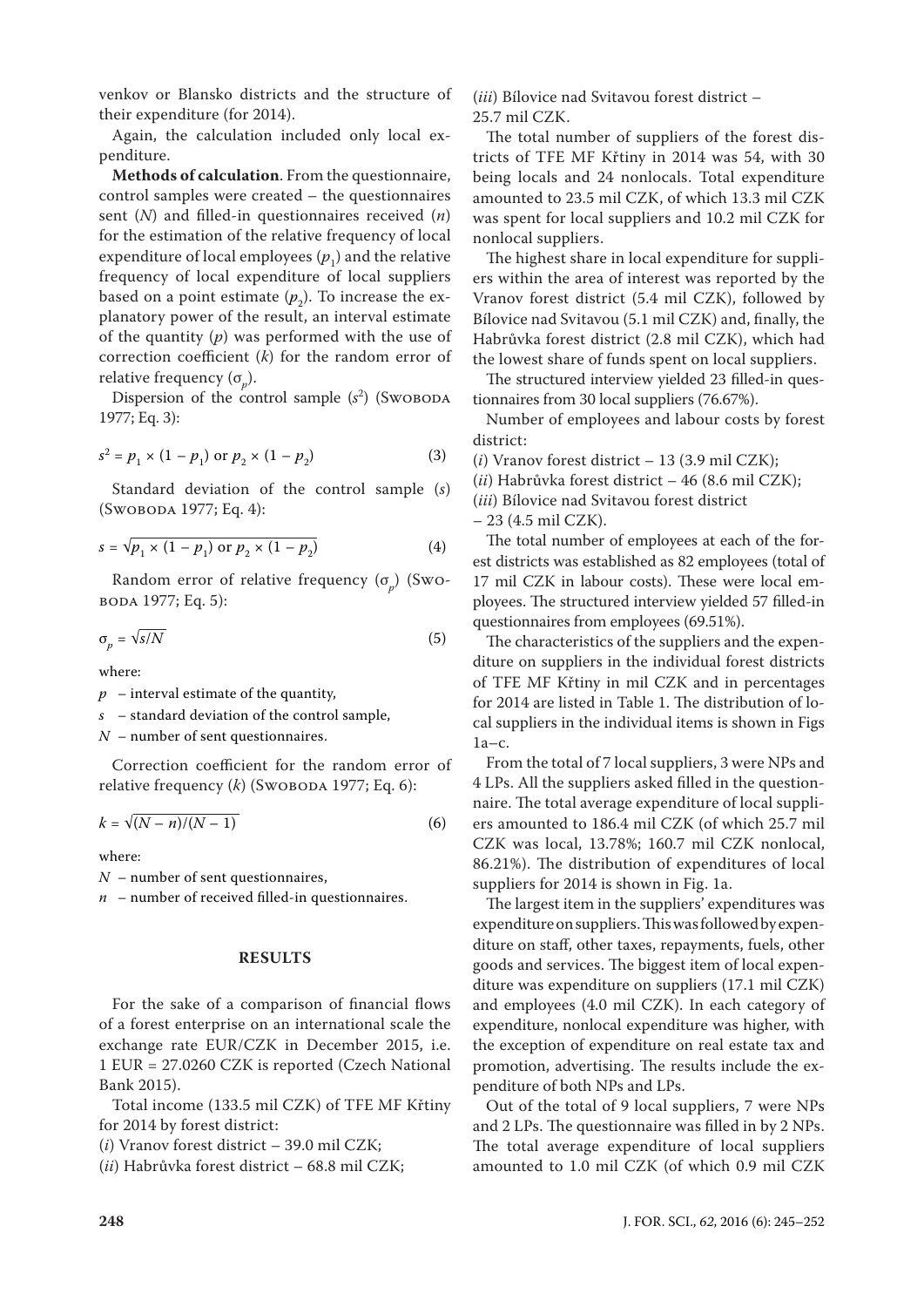| Table 1. Characteristics of suppliers of the forest districts in 2014 |  |  |  |  |
|-----------------------------------------------------------------------|--|--|--|--|
|-----------------------------------------------------------------------|--|--|--|--|

|                                                     | Total | Local | Nonlocal | Local $(\%)$ | Nonlocal (%) |
|-----------------------------------------------------|-------|-------|----------|--------------|--------------|
| Vranov                                              |       |       |          |              |              |
| Number of suppliers                                 | 13    |       | 6        | 53.85        | 46.15        |
| Total expenditures of the forest district (mil CZK) | 7.9   | 5.4   | 2.5      | 68.35        | 31.65        |
| Habrůvka                                            |       |       |          |              |              |
| Number of suppliers                                 | 20    | 9     | 11       | 45.00        | 55.00        |
| Total expenditures of the forest district (mil CZK) | 9.7   | 2.8   | 6.9      | 28.87        | 71.13        |
| <b>Bílovice nad Svitavou</b>                        |       |       |          |              |              |
| Number of suppliers                                 | 21    | 14    |          | 66.67        | 33.33        |
| Total expenditures of the forest district (mil CZK) | 5.9   | 5.1   | 0.8      | 86.44        | 13.56        |

was local, 90.00%; 0.1 mil CZK nonlocal, 10.00%). The distribution of expenditures of local suppliers for 2014 is shown in Fig. 1b.

The largest item in the suppliers' expenditures was expenditure for suppliers. This was followed by expenditure on fuel, other goods and services, rent and operation of the buildings, other taxes and postal services and telecommunications. The biggest item of local expenditure was expenditure on suppliers (420,000 CZK) and fuels (374,100 CZK). In each category of expenditure, local expenditure was predominant, with the exception of expenditure on other taxes, energy and postal services/ telecommunications. The results include expenditure of NPs only.

Out of the total of 14 local suppliers, 11 were NPs and 3 LPs. All the suppliers asked filled in the questionnaire. The total average expenditure of local suppliers amounted to 13.3 mil CZK (of which 8.4 mil CZK was local, 63.16%; 4.9 mil CZK was nonlocal, 36.84%). The distribution of expenditures of local suppliers for 2014 is shown in Fig. 1c.

The largest item in the suppliers' expenditures was expenditure for employees. This was followed by expenditure for suppliers, fuels, other goods and services, repayments, postal services and telecommunications, other taxes, water, energy, followed by real estate tax, rent and operation of buildings.

The biggest item of local expenditure was expenditure on employees (4.9 mil CZK) and suppliers (2.3 mil CZK). The results include the expenditure of both NPs and LPs.

Total average expenditure of local suppliers of the TFE MF Křtiny forest districts for 2014 amounted to 200.7 mil CZK, of which 35.1 mil CZK was local expenditure (17.48%) and 165.6 mil CZK was nonlocal expenditure (82.25%).

From the total local expenditure of suppliers, an interval estimation of quantity  $(p_2 = 17.47%)$  was performed. The standard deviation obtained from the control sample (range  $N = 30$ ,  $n = 23$ ,  $p_2 = 0.175$ ) was  $s = 0.380$ , the random error of relative frequency

was  $\sigma_p$  = 0.069 (i.e.  $\pm$  6.9%). With the use of correction coefficient *k* = 0.491, the result is  $\sigma_p = 0.069 \times$  $0.491 = 0.034$  (i.e.  $\pm 3.4\%$ ). From the above, we can state that with 95% certainty, the local expenditure of local suppliers was between 14.07 and 20.87%.

The distribution of expenditures of local employees of the TFE MF Křtiny forest districts in the individual items for 2014 is shown in Fig. 2.

The total of 57 employees who filled in the questionnaire spent 10.8 mil CZK in 2014 (4.3 mil CZK locally and 6.5 mil CZK nonlocally). 39.81% was spent locally and 60.19% nonlocally. Food, beverages, tobacco constituted 31.47% of the total expenditure of employees. Housing, water, energy constituted 22.35%, transport, fuels 11.52%. All these items together accounted for ca. 65% of the total expenditure of employees in 2014.

From the total local expenditure of employees, an interval estimation of quantity  $(p_1 = 39.56\%)$  was performed. The standard deviation obtained from the control sample (with a range of  $N = 82$ ,  $n = 57$ ,  $p_{1}$  = 0.396) was  $s$  = 0.489, the random error of relative frequency was  $\sigma_p$  = 0.054 (i.e.  $\pm$  5.4%). With the use of the calculated correction coefficient  $k = 0.556$ , the result is  $\sigma_p = 0.054 \times 0.556 = 0.030$  (i.e.  $\pm$  3.0%). Now, the statements can be refined. With 95% certainty, the local expenditure of local employees was between 36.56 and 42.56%.

The calculation of LM2 score determined that in the Brno-venkov and Blansko districts, a total of an additional 40.0 mil CZK was generated for the residents of these districts by TFE MF Křtiny in 2014. The value of the calculated LM2 score was 1.23 (low score). The value of LM2 usually ranges between 1 and 2.

The calculation of LM3 score determined that in the Brno-venkov and Blansko districts, a total of an additional 90.5 mil CZK was generated for the residents of these districts by TFE MF Křtiny in 2014. The value of LM3 ranges between 1 and 3. The calculated LM3 score (1.52) expresses the average value of the local multiplier. That means that out of each 10 CZK the Administration gains on revenue,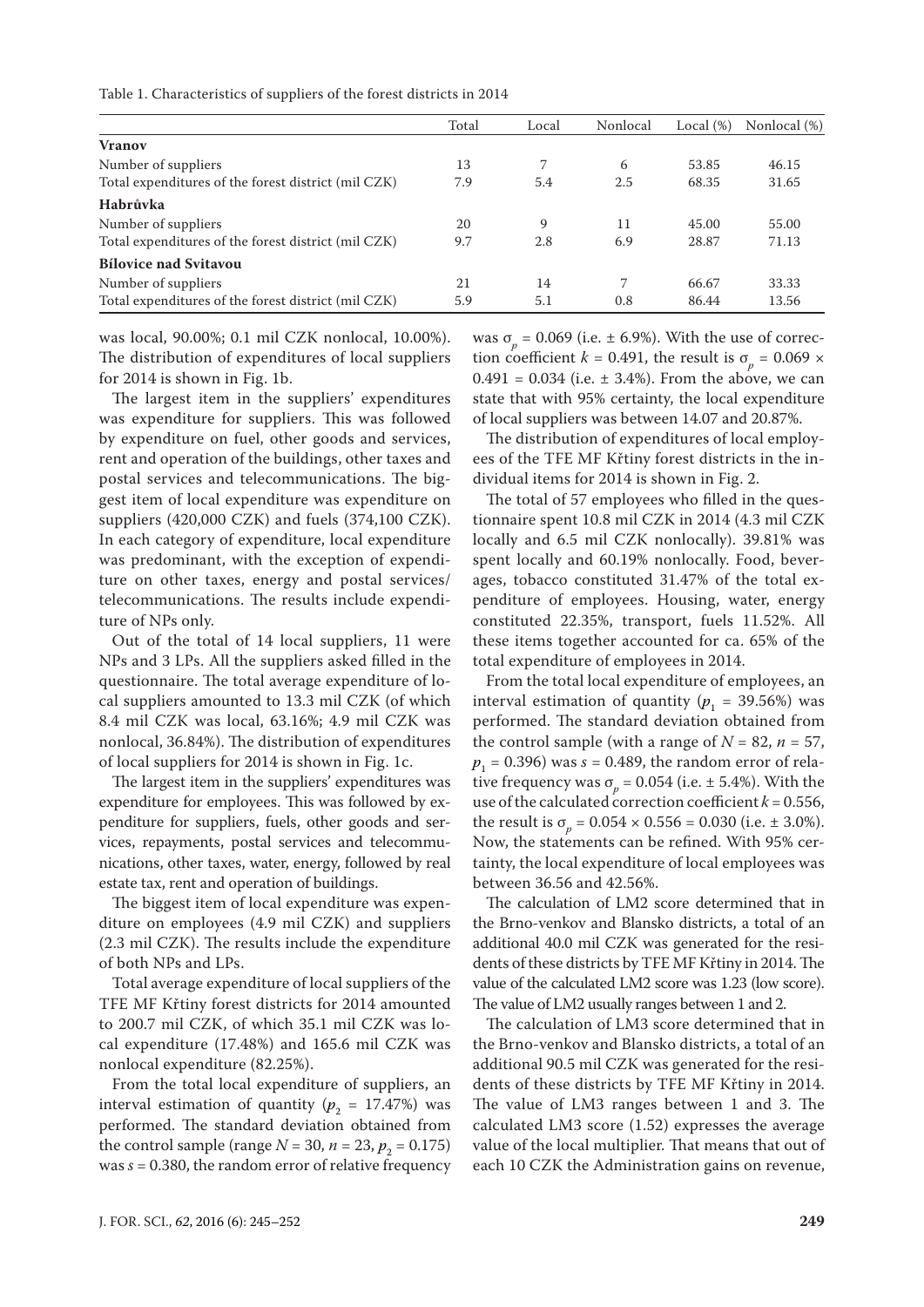it generates 15.20 CZK for the local economy in the Znojmo district. Each crown of the Administration's expenditure generates 1.52 CZK for the local economy. Or, each crown of expenditure generates an additional 0.52 CZK of revenue for the local economy  $(1.52 - 1 = 0.52)$ .

## **DISCUSSION**

Generally, it is possible to notice the economic benefit of calculating the local multiplier to assess increases in regional employment, support of local households and business entities, and increases in the



Items for which suppliers expend their money

Fig. 1. Distribution of expenditures of suppliers of the Vranov (a), Habrůvka (b) and Bílovice nad Svitavou, (c) forest district for 2014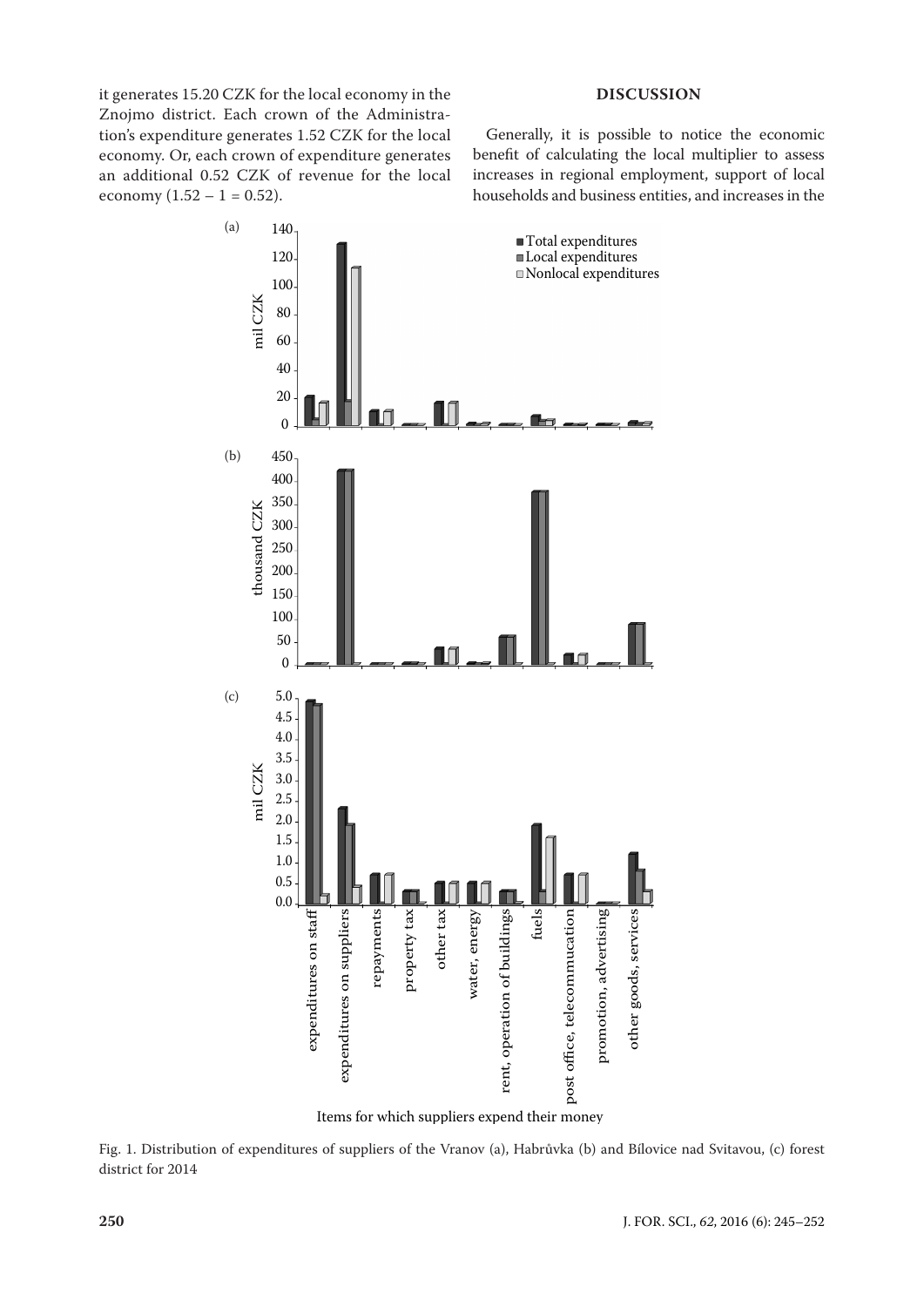

Items for which employees expend their money

Fig. 2. Distribution of expenditures of local employees of the three TFE MF Křtiny forest districts for 2014

overall local economy of a region. According to Shuman (2000) it would then lead to a return of decisionmaking processes back to the region and decrease its dependence on external inputs. Regional politicians then play an important role here (ARMSTRONG, TAYlor 2000).

In addition to the economic benefits, changes in enterprise management will influence the environmental and social profile of an organization.

The main objective is to strengthen local economies that should provide basic human needs in a sustainable way. Another goal is to reduce differences between social groups and genders, improving the respect for human rights and increasing fairness and control in decision-making processes (Hines 2000).

The calculation of local multiplier will allow businesses to find out to what extent their economic activity contributes to the development of local economy. This finding may lead to a change in decision-making of the company management with emphasis on sustainable development of forestry.

Effective decisions how spending is carried out can bring profits to local residents, improving the competitiveness of the investigated company and meet the objectives of development policies.

If the strengthening of local economy takes place, fiscal expenditures, such as social benefits, may be reduced.

The results show that the TFE MF Křtiny management should focus on increasing the share of local suppliers or educate its employees.

However, both recommendations seem to be problematic. In the case of suppliers, the enterprise must

obey the law about public procurement, which forbids it from considering a supplier's location. Influencing the consumer behaviour of employees seems to be also problematic because the enterprise is not able to order them to support local shops. The only possible solution seems to be a change of regional or national politics and the introduction of tools for the support of a local economy.

The local multiplier is one of the possible tools how to detect the flow of funds in local economy of the region and can be used to identify: (*i*) the regional economic contribution of a forest enterprise, (*ii*) the regional economic contribution of an entity set up for the purpose of nature and landscape conservation, (*iii*) the regional economic contribution of a wood and furniture enterprise, (*iv*) the regional economic contribution of a municipality or town, (*v*) the economic contribution of any organization.

Forest enterprises are open systems that have close relations with the region in which they are located. Primarily small and medium-sized enterprises are important for employment, economy and development of the region. The importance of small and medium-sized forest enterprises in the European Union in relation to the local economy and rural development was covered e.g. by TUNKELE et al. (2011).

#### **CONCLUSIONS**

The forest districts of TFE MF Křtiny in 2014 significantly supported the local economy in the area